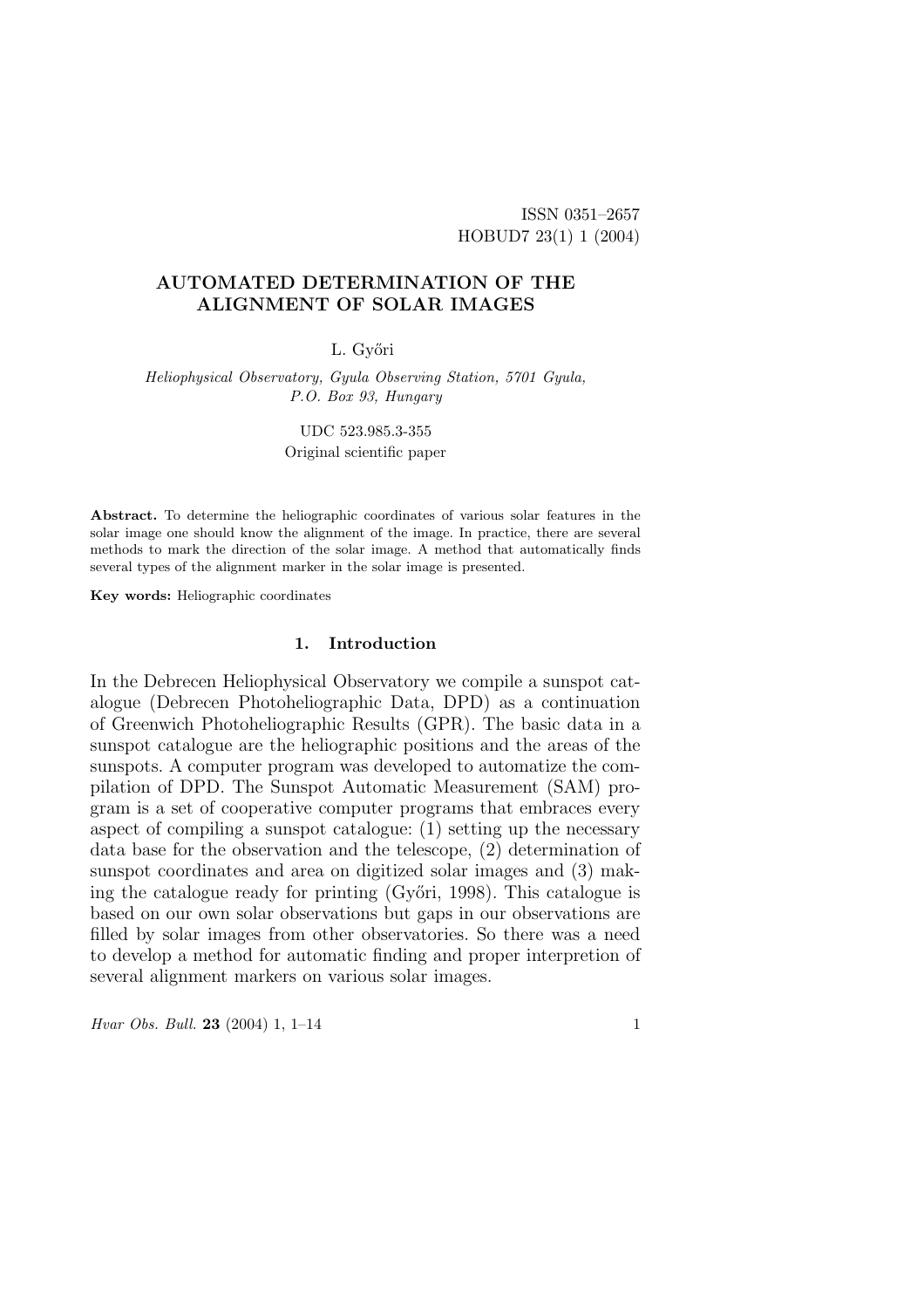# 2. Propagation of the alignment error into heliographic coordinates

The well known equations to transform coordinates of a point on a heliogram (solar disk) into heliographic coordinates on the solar surface are (Smart, 1977):

$$
sin(B) = cos(\gamma)sin(B_o) - sin(\gamma)cos(B_o)cos(\omega),
$$
\n(1)

$$
sin(L_{cm}) = -sin(\gamma)sin(\omega)/cos(B), \qquad (2)
$$

or in other form

$$
sin(B) = cos(\gamma)sin(B_o) - sin(\gamma)cos(B_o)cos(P - \tau),
$$
\n(3)

$$
sin(L_{cm}) = sin(\gamma)sin(P - \tau)/cos(B), \qquad (4)
$$

where B is the heliographic latitude,  $B<sub>o</sub>$  the heliographic latitude of the center of the solar disk,  $\gamma$  the heliocentric angle,  $L_{cm}$  the heliographic longitude measured from central meridian and P the positional angle of the Sun's axis.

In the first group of the equations the polar (position) angle  $\omega$  of the requested point is reconed from heliographic north direction of the solar disk. While in the second group  $\tau$  is measured from geographic north direction of the solar disk. So, in any case, we should know the proper direction on the solar disk (the alignment of the solar image) if we want to determine the heliographic coordinates. The accuracy of solar image alignment has an impact on the accuracy of the heliographic coordinates. Using the Taylor series expansion the error propagation for the heliographic longitude L and the latitude B can be written as

$$
\Delta L = [sin(Bo) - cos(Bo)tan(B)cos(Lcm)]\Delta \tau,
$$
\n(5)

$$
\Delta B = \cos(B_o)\sin(L_{cm})\Delta \tau,\tag{6}
$$

Here the second-order and higher terms are omitted but if  $\Delta \tau < 1^{\circ}$  and  $B < 45^{\circ}$  the accuracy of these formulae is about 0.01 heliographic degrees. From these equations we see that:

• The maximum error in the heliographic coordinates caused by the alignment error is about equal to the alignment error itself.

2 Hvar Obs. Bull. 23 (2004) 1, 1–14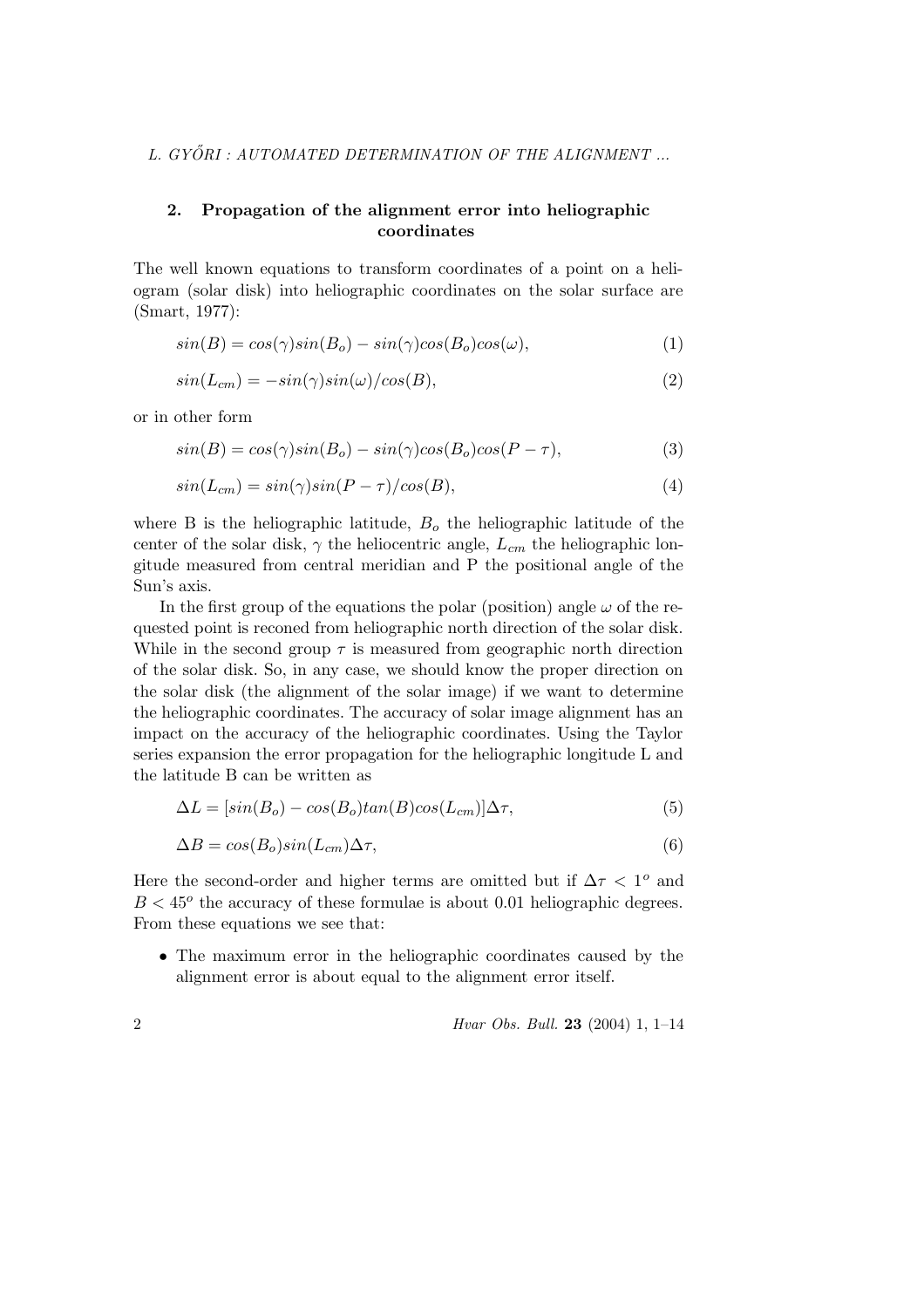- L. GYŐRI : AUTOMATED DETERMINATION OF THE ALIGNMENT ...
	- The error depends on the heliographic position, especially on the central meridian distance, thus it can cause an incorrect proper motion of the solar features.

# 3. Alignment markers and what they represent

There is a number of methods to mark the alignment of solar images. A marker can represent: (1) heliographic direction; (2) geographic direction. The type of the direction can be: (1) south-north direction; (2)east-west direction; (3) both of them (cross-hair). Also there is a wide variety of the shape of the markers. Figure 1 to Figure 4 show some of them.



(a) Photoheliogram (b) Upper marker

Figure 1: Gyula watch hand marker.

## 4. Automated marker finding technique

# 4.1. Markers with axial symmetry

The markers, as a consequence of their purpose, are relatively sharp (well defined) features and therefore a gradient (edge) filter seems to be well suited to find the shape, regardless which discrete gradient operator is used

Hvar Obs. Bull. 23 (2004) 1, 1–14 3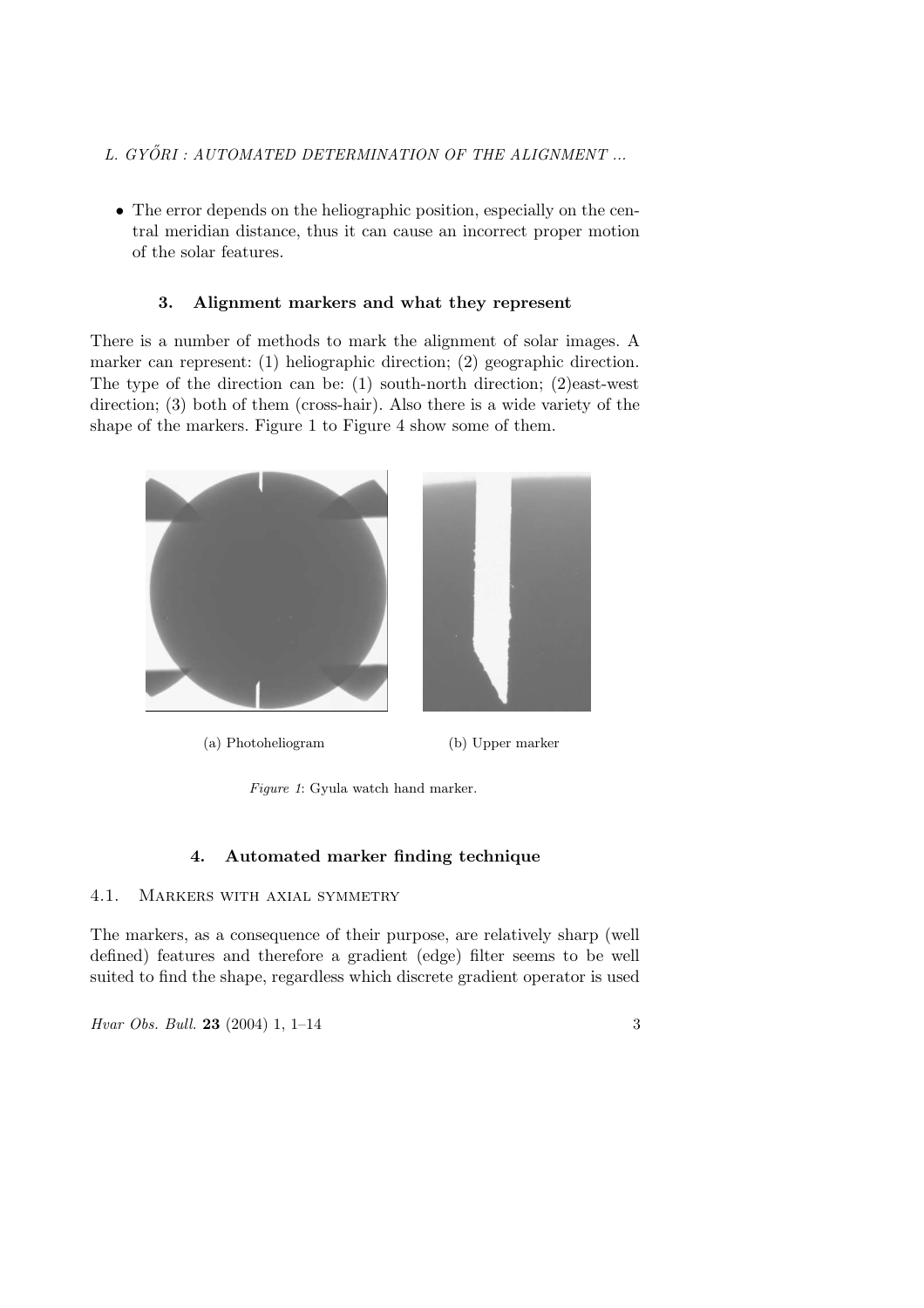

(a) Photoheliogram (b) Spider line

Figure 2: Gyula cross spider lines.



(a) Photoheliogram (b) Upper marker

Figure 3: Mt Wilson marker.

to create the gradient image for this purpose. In order to get rid of the background gradient we found that a threshold of 4 sigma of the mean gradient will produce proper results. Moreover, as the markers are located near the limb, we can omit edges outside the annulus at the limb with a width of about the characteristic length (it's value is not critical) of the

4 Hvar Obs. Bull. 23 (2004) 1, 1–14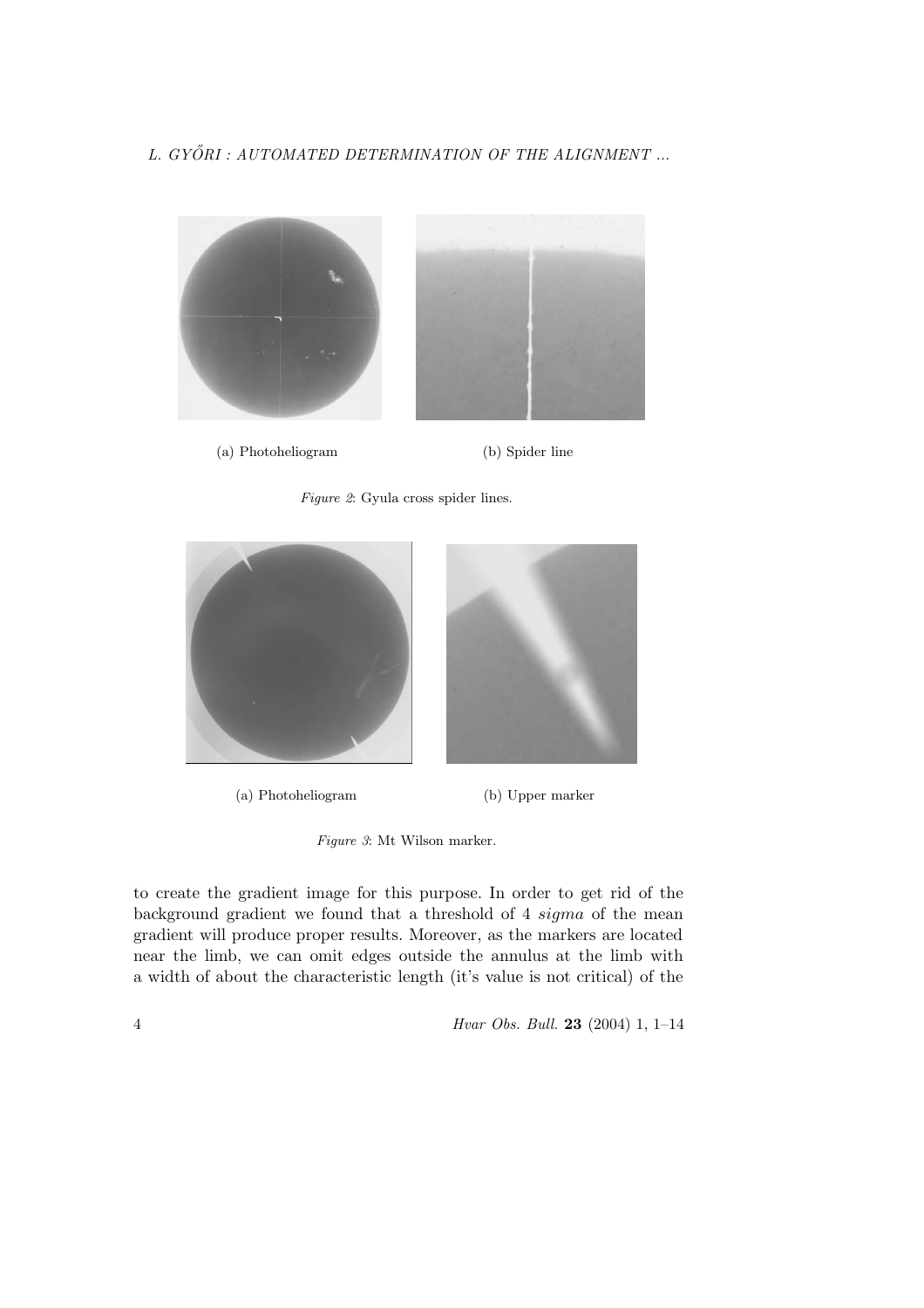

(a) Photoheliogram (b) Left marker



marker. In Figure 5 we plotted the gradient pixels for the Mt. Wilson marker (Figure 3) after this filtering in a Cartesian coordinate system. Here we can see that the marker is a high concentration of the gradient pixels around a direction of the image. In the following we make use of this fact.

In case of a sharper marker (e.g., Gyula watch hand marker) we can apply a more aggressive filtering so that practically only the edge pixels will remain. But the method works even if the marker is not extremely sharp.

Let's divide the x axis of the image into bins, in such a way that the width of a bin will be a little larger than the largest width (not critical) of the marker and create a histogram for the x coordinates of the gradient pixels. A guess to the angle of inclination of the marker can be produced by maximizing the peak of the histogram by rotating the coordinate system. Figure 6 shows the result of this maximizing procedure. Using this preliminary direction and the width (it's exact value is not critical) of the marker, the pixels that don't belong to the marker can be filtered out. A line fitted to the remaining edge pixels represents the appropriate (depending on what the marker represets) direction of the solar disk. Figure 7 shows the line fitted to the Mt. Wilson alignment markers.

Hvar Obs. Bull. 23 (2004) 1, 1–14 5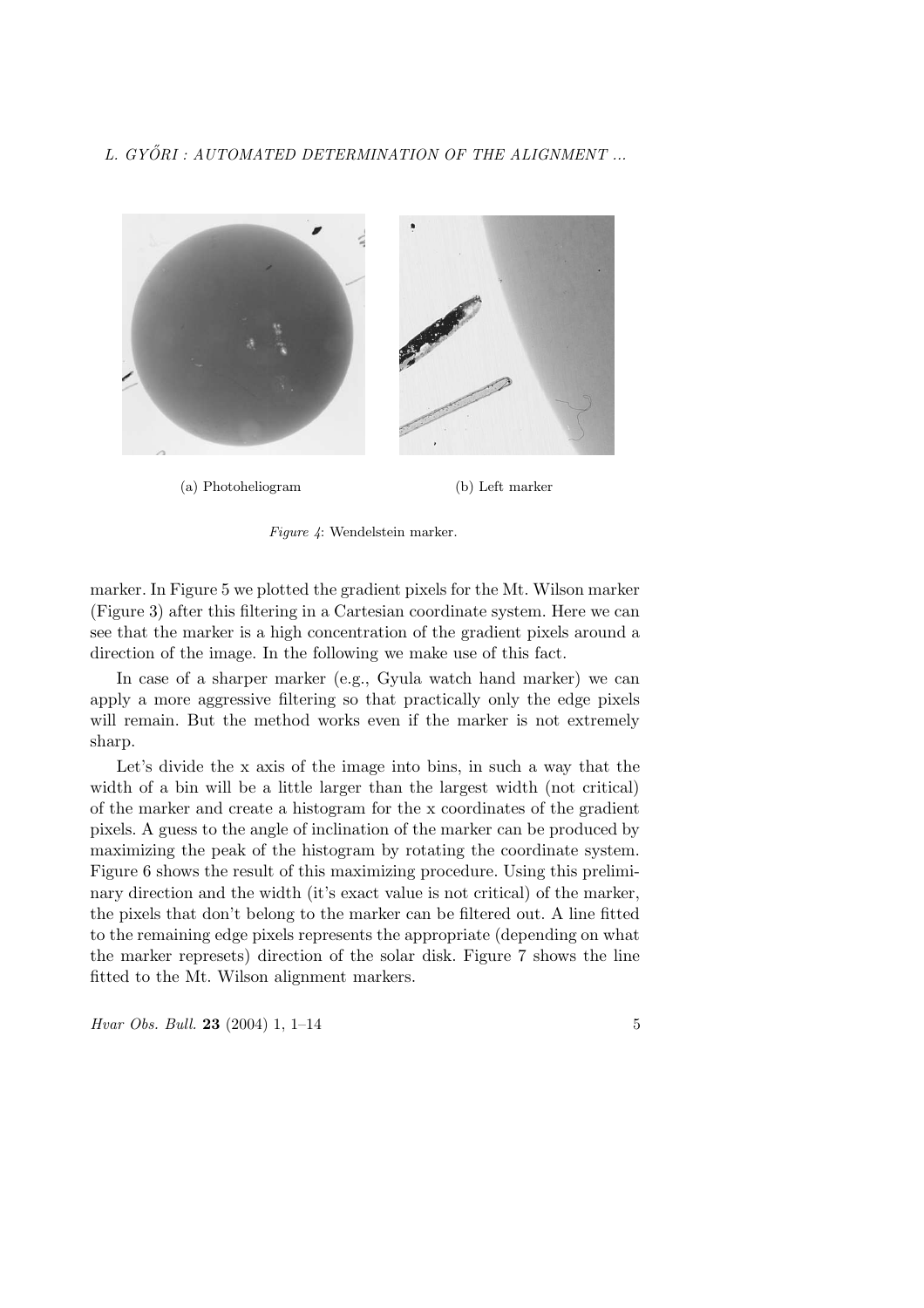

Figure 5: Coordinates of gradient pixels.

# 4.2. Markers without axial symmetry

In case of Gyula watch hand marker, a tweak is applied to the procedure described above. The reason of this tweak is twofold: (1) the marker has no axial symmetry; (2) the half distance between the tips of two marker parts is the optical point (intersection of the optical axis of the telescope with the image plane) of the image and we need this point to perform correction for the distortion of the enlarger of telescope.

The line which represents the orientation of the solar image is defined as

6 Hvar Obs. Bull. 23 (2004) 1, 1–14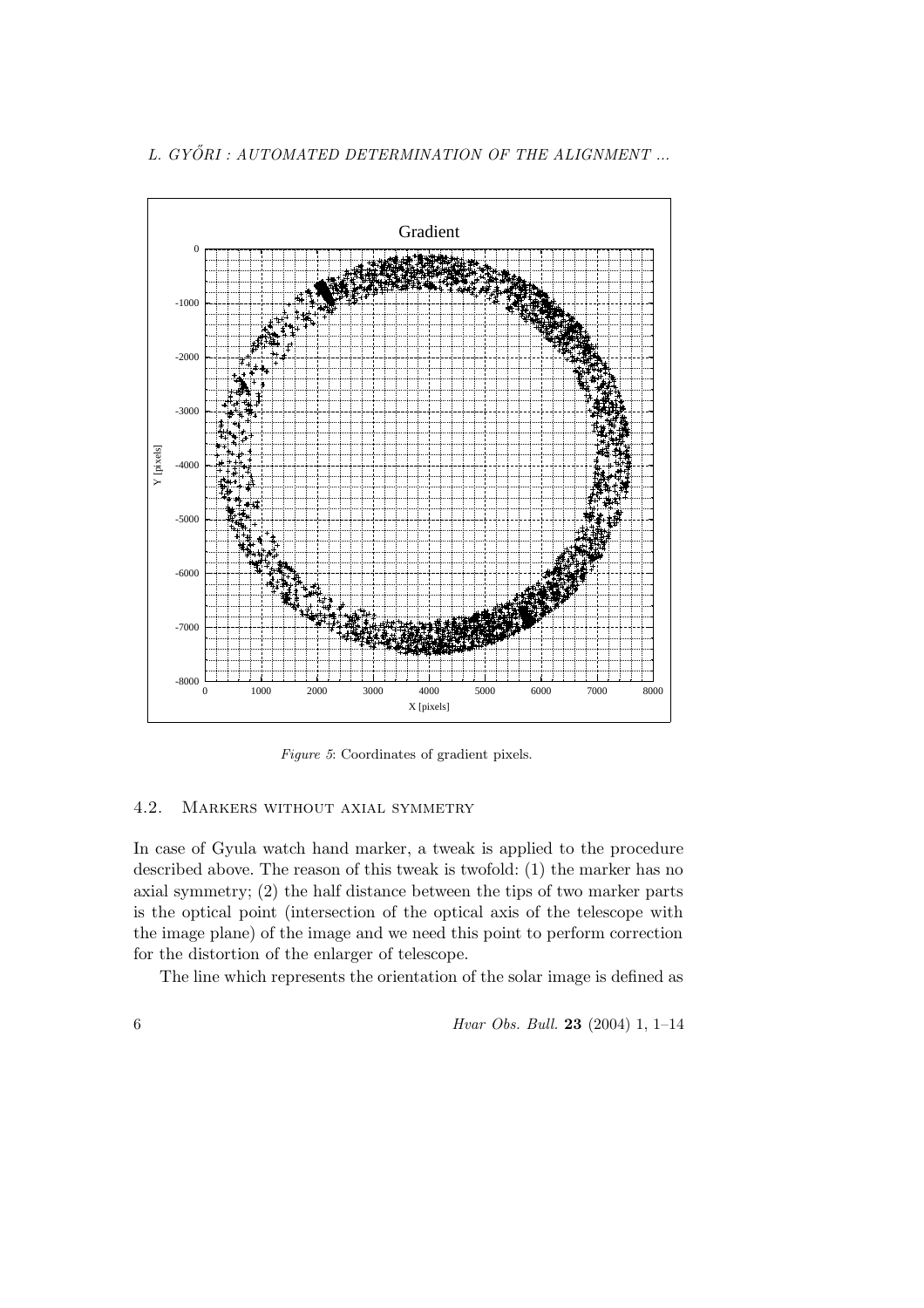

Figure 6: Histogram of the gradient pixels after maximizing the maximum of the histogram.

the connection of plateau centers  $C_1$ ,  $C_2$  of the marker tips. To determine the marker edge pixels we apply the same procedure as in the case of a symmetric marker then, using the mean intensity of the edge pixels, an intensity isocontour line of the marker is determined. This isocontour line which represents the shape of the marker is considered for any further processing. A straight line connecting the pixel pair  $N_1$ ,  $N_2$  of the opposite marker tips with the smallest distance gives an estimate for the orientation

Hvar Obs. Bull. 23 (2004) 1,  $1-14$  7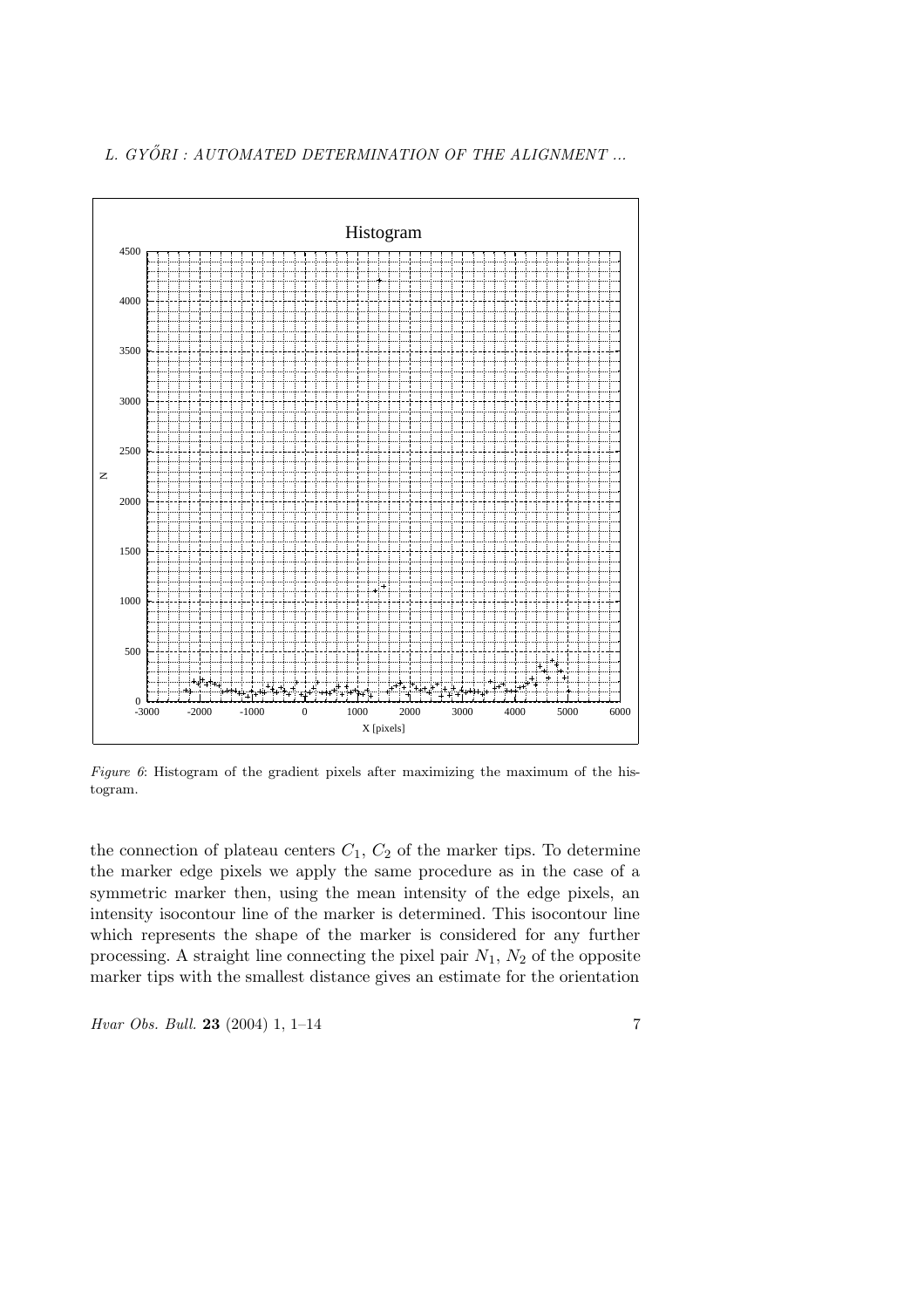

Figure 7: Two part images containing the markers, of the image in Figure 3(a) with the line representing the alignment of the solar image.

line. Along a line perpendicular to that estimate and through  $N_1$  we check for edge pixels of the tip plateau in order to find the center of the plateau  $C_1$ . The opposite marker tip is treated analogous for  $C_2$ . Figure 8 shows the line fitted to the Gyula watch hand markers.



Figure 8: Two part images containing the markers, of the image in Figure  $1(a)$  with the line representing the alignment of the solar image. Check the tip plateaus of the markers.

8 Hvar Obs. Bull. 23 (2004) 1, 1–14